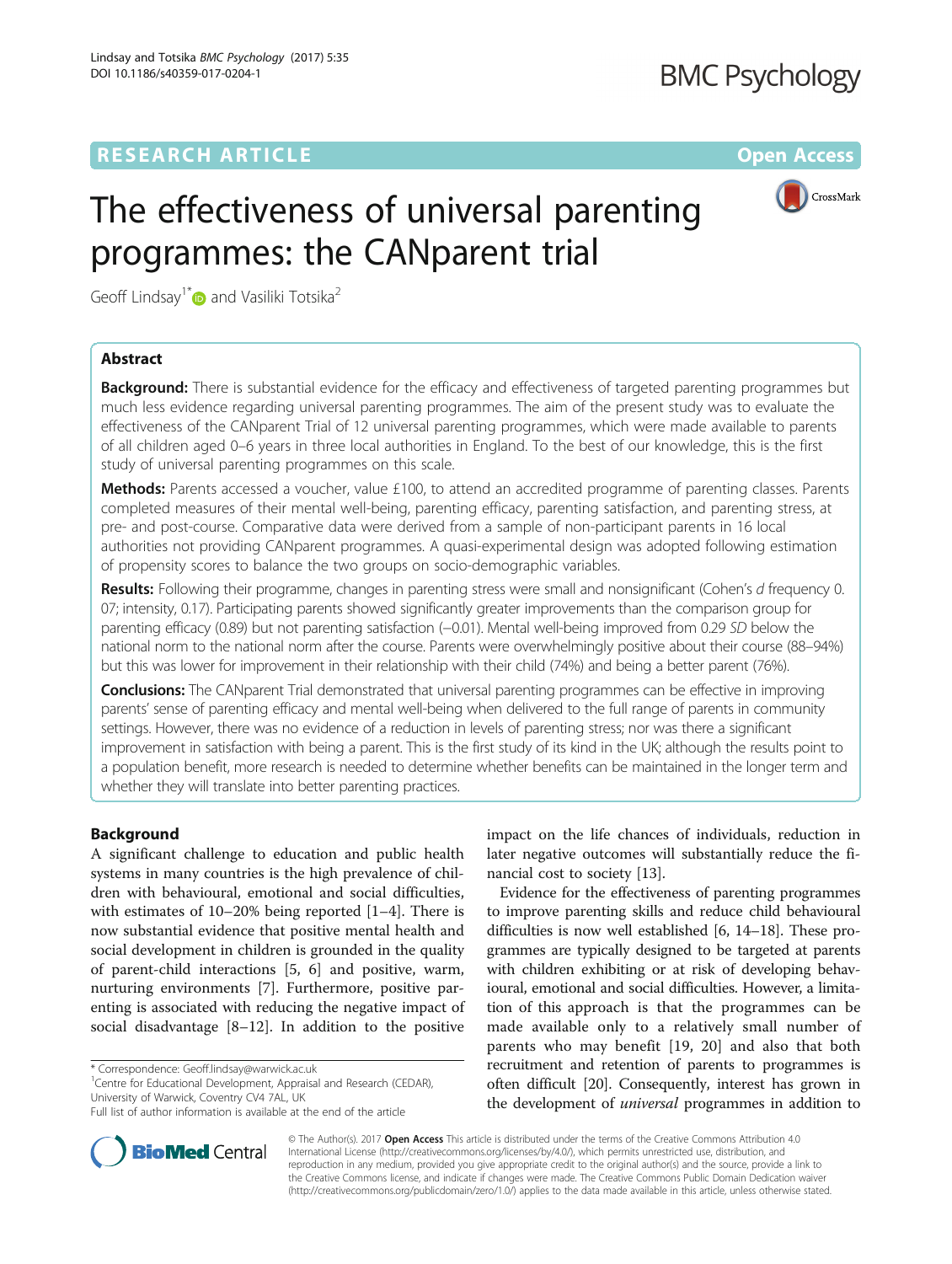targeted programmes. The latter have been developed for parents of indicated children that have been referred to clinics or selected children (high risk children in the community who have not been referred to a clinic). Universal parenting programmes are a public health intervention that could benefit both those in need of parenting support and advice (i.e., those at risk of adverse parenting), but also other families in general, essentially supporting a generation of parents with the expectation that improvements in child well-being will be measurable at the population-level.

Provision of parenting programmes has been a policy feature of the UK government's Department for Education in England. The government funded local authorities to provide targeted evidence based parenting programmes to parents of children exhibiting or at risk of developing behavioural, emotional and social difficulties through its Parenting Early Intervention Programme (2006–11). Lindsay et al. [\[21, 22\]](#page-10-0) reported the success of the Parenting Early Intervention Pathfinder (2006–08) using three evidence based parenting programmes in 18 local authorities. On the basis of this evidence, the Parenting Early Intervention Programme was extended across all higher tier local authorities in England (2008–11). Our evaluation of this national roll-out demonstrated that this large scale implementation of targeted evidence based programmes had also been effective [\[23, 24\]](#page-10-0).

### The CANparent trial

Following the UK general election in 2010, the new Conservative-Liberal Democrat coalition government implemented a change of policy, shifting central government resources away from targeted to universal parenting support. Drivers of this policy change included the desire to provide high quality support to all parents, in order to develop their parenting skills, and a concern that targeting support was potentially stigmatising. The aim, therefore, was to make available high quality *universal* parenting support to all parents of children in their early years, which would enable all parents to access one of a range of quality-assessed parenting programmes.

The Department for Education implemented the two year CANparent Trial in three English local authorities during 2012–14. Although this was not a randomized controlled trial, as described below (Design), we use the term 'Trial', where appropriate, as 'The CANparent Trial' was the formal designation of the initiative by the Department for Education; otherwise we refer to the 'study'. Unlike the Parenting Early Intervention Programme, local authorities were not funded to set up and implement parenting programmes. The Department for Education's aim for the CANparent Trial was to stimulate the supply of parenting programmes suitable for universal use by parents of children 0–6 years, at a cost that would be reasonable to

expect at least some parents to pay in a nationwide market of universal parenting support. The Department for Education considered that the supply of good quality evidence based parenting support would potentially be improved by a market driven approach; and that the delivery of such programmes would be normalised by increased supply, as has been the case with antenatal classes in the UK [[25\]](#page-10-0), so reducing stigma associated with taking a parenting programme. As a result, it was expected that increased participation by a high proportion of all parents in universal programmes would improve parenting across the country.

It was postulated that development of a market would limit the costs of the study and eventually transfer the main costs from government spending to individuals purchasing their own access to parenting programmes [[26](#page-10-0)]. The overall aim of the study was to examine whether the provision of free parenting programmes in the three CANparent Trial areas would provide sufficient incentive to providers to start offering additional universal programmes nationally, including for parents of children beyond 6 years of age, and whether a universal approach could normalise and de-stigmatise parenting programmes. The Department for Education's approach was to develop the market in two ways. First, the supply side would be stimulated to attract a number of providers offering different variants of parenting programmes in terms of, for example, content, length and mode of delivery. Quality assurance was achieved by an accreditation process conducted by the Department for Education. The demand side was to be stimulated during the study by provision of a voucher, with a face value of £100, for every eligible parent.

The present paper focuses on the effectiveness of the parenting programmes implemented during the CANparent Trial. This study aims to examine the effectiveness of the parenting programmes with respect to reducing parenting stress and increasing parents' sense of parenting efficacy, satisfaction with being a parent, and their own mental well-being.

# Methods

# Design

The Department for Education selected three English local authorities in which to implement the CANparent Trial: Camden in London, Middlesbrough in the north east of England, and High Peak in Derbyshire. In a fourth area (Bristol) there were no vouchers; rather, some light touch support was provided. This fourth area is not covered in the present paper. These three local authorities were identified as providing a good mix of locations and demographic spread across England. Sixteen local authorities were selected as a comparison group. Providers of parenting programmes were invited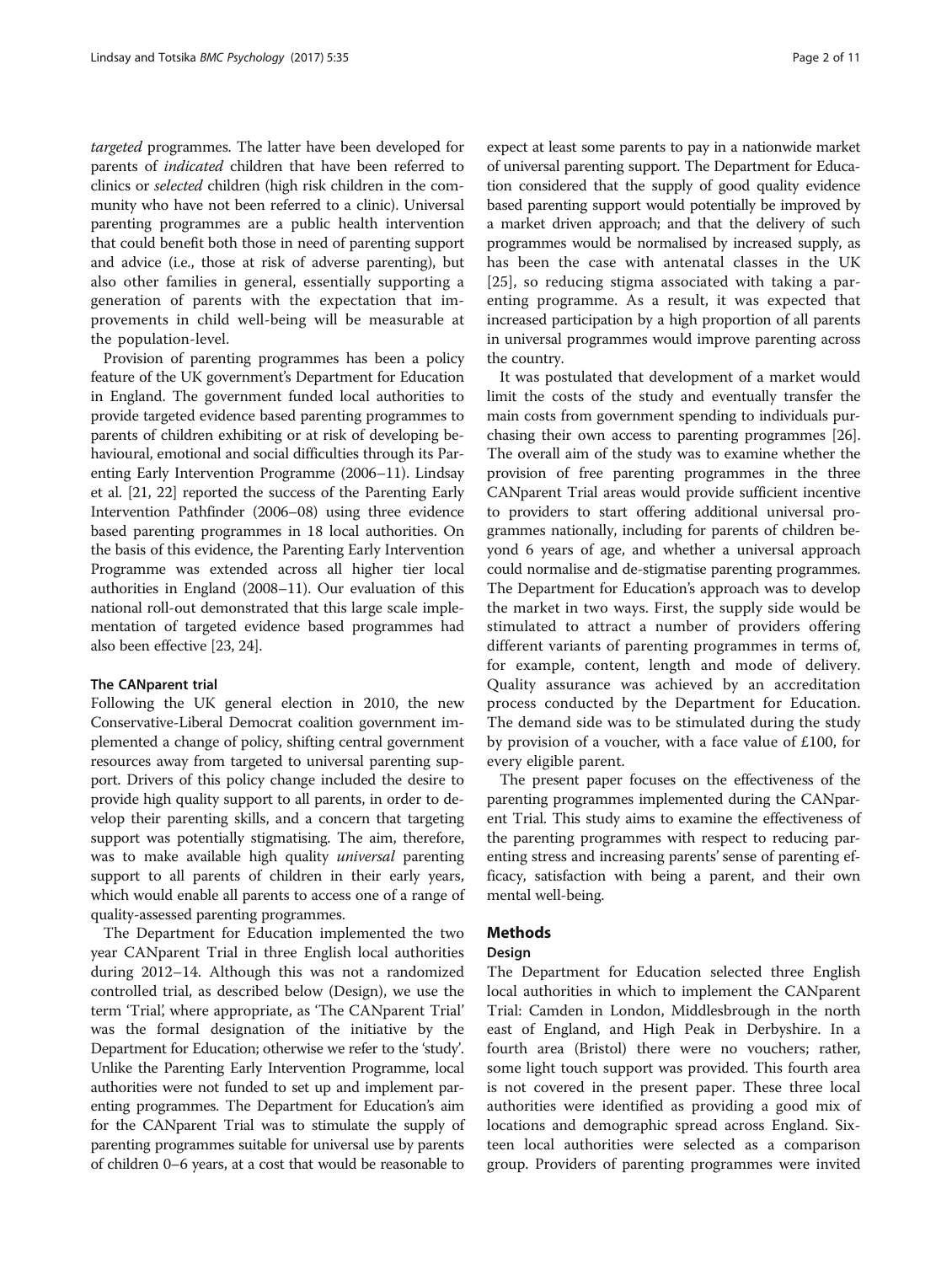to submit for accreditation to participate in this two year study (April 2012 to March 2014). Fourteen providers were selected by the Department for Education for offering universal parenting programmes appropriate to all parents of children of ages 0–6 years, which met specified quality standards [\[27](#page-10-0)].

All parents of children in the relevant age group (both mothers and fathers, male and female carers) in the three areas were eligible to receive a voucher of value £100 to access one of the approved parenting programmes at no cost. Voucher distribution and local support to providers was managed by a delivery consortium funded by the Department for Education. Vouchers were widely available in the three areas through the early years workforce (e.g. children's centres for pre-five year olds), other community organisations and branches of a national pharmacy; from November 2012 vouchers could also be downloaded from the CANparent website.

The study was designed to produce data that were reported to the Department for Education at points over the two year period. This enabled the Department for Education to learn from the accumulative evidence and make modifications to the Trial as appropriate. Several changes were made, primarily to improve take up by parents in the three implementation areas. For example, in addition to parents resident in the areas, eligibility was given in Year 2 to parents who worked in one of the Trial areas.

To address the question of effectiveness, which is the focus of the present paper, relevant data from the evaluation design are reported, including outcomes from CANparent participants, and comparison data drawn from the comparison local authorities. Initially, the trial design of the CANparent Trial aimed to include evaluation data from 10% of CANparent programme participants, but that was later changed to every participating parent to account for the smaller than anticipated CANparent registration rate.

At the start of the CANparent Trial, 14 providers offered programmes of parenting classes to eligible parents. Four main delivery models were offered: face-to-face groups; face-to-face one-to-one; blended face-to-face with online and/or self-directed learning (book or CD/ DVD); and pure online (Table [1](#page-3-0)). In order to be eligible for the Trial, providers were required to demonstrate that their programme would meet the Department for Education's quality standards. These were defined as evidence based principles derived from research into what works to improve parenting skills: specified programme content to include communication and listening, managing relationships (parent/child and parent/parent), play/ explore/learning, parenting styles/behaviour, rules and

routines, and creating a supportive and nurturing home environment; as well as delivery approach, workforce training and supervision, and evaluation of impact [27: Appendix 4]. Examples of the content of both faceto-face and online programmes included: managing routines and boundaries, supporting each other's parenting, managing and promoting positive behaviour in the family, understanding the importance of play and exploration, secure relationships, and who's in charge: What to do when your child says no [27, Appendix 3]. The face-to-face group classes included discussion and role play, with one programme ending with a group meal; these programmes also included support materials and tasks to be carried out between sessions. Programmes differed in length from one of 2 sessions over 2 weeks to others comprising 8, 9 or 10 weekly sessions. Two providers dropped out of the Trial in Year 2 leaving 12 providers (Table [1](#page-3-0)).

# Participants

Six hundred and seventy five parents participated in the present evaluation study. These are the parents who returned outcome evaluation questionnaires at the start of the study (pre-data). About 30% of participants received a programme of parenting classes in Middlesbrough, 46% in Camden, and 24% in High Peak. The majority (93%) attended a face-to-face group. Approximately half of all parents (53%) were aged between 26 and 35 years, while 26% were aged between 36 and 45 years-old. Fathers comprised just 9% of the group. Seventy four per cent identified as White British, while the largest ethnic minority group were Asians (11%). In terms of education, 18% reported having no educational qualifications, whereas 43% had Level 4 and above, which is equivalent to a university bachelor degree level or higher. Single parents comprised 25% of participants, and 18% of the overall sample lived in the most deprived neighbourhoods of their area [[28\]](#page-10-0). Most parents (41%) had just one child aged 0–16 years, while 36% had two children aged 0–16 years in the household.

Of the 675 parents, 297 did not return post-course outcome data (44% loss to follow up rate). This does not, however, represent a 'drop out' rate. Available data on course completion provided by programme providers indicated that 92% parents completed their programme of classes with just 8% identified as non-completers. Comparisons between those who returned post-course data and those who did not indicated no significant differences on parenting stress (Parenting Daily Hassles scale: PDH) [[29](#page-10-0)], or mental well-being (Warwick Edinburgh Mental Well-being Scale: WEMWBS) [[30](#page-10-0)] at pre-course (see Outcome Measures below). In terms of parenting, the differences in Being a Parent (BAP) [[31](#page-10-0)] pre-course scores, both parenting satisfaction and BAP total score were also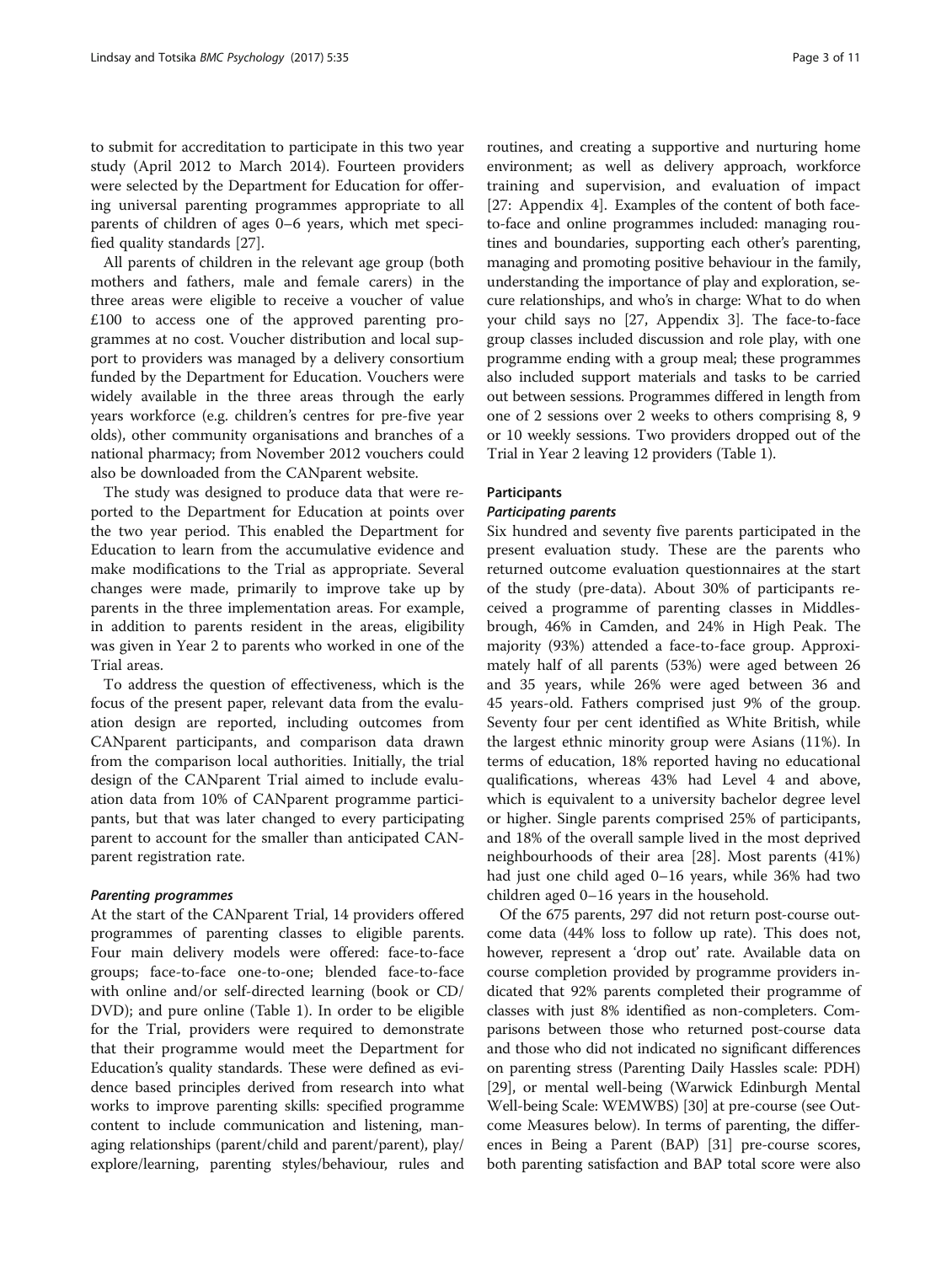| Provider                                         | CANparent class/s                                                             | Area/s (Year 1) | Delivery mode (Year 1)                           | Year 2 changes                                                  |
|--------------------------------------------------|-------------------------------------------------------------------------------|-----------------|--------------------------------------------------|-----------------------------------------------------------------|
| Derbyshire County Council                        | Bringing Up Children                                                          | High Peak       | $\cdot$ f2f group<br>$\cdot$ f2f 1:1<br>• online | None                                                            |
| Family Lives                                     | Parents Together                                                              | High Peak       | • online                                         | Camden also                                                     |
| Family Matters Institute                         | Triple P                                                                      | High Peak       | · online<br>• blended (3 versions)               | Camden & Middlesbrough<br>also                                  |
| City Lit                                         | [Various names e.g. 'Once Upon a Time']                                       | Camden          | • blended                                        | None                                                            |
| Coram                                            | Parents as Teachers (Born 2 Learn)                                            | Camden          | $\cdot$ f2f group                                | None                                                            |
| Parent Gym                                       | Parent Gym                                                                    | Camden          | $\cdot$ f2f group<br>· online (live)             | None                                                            |
| Barnardos                                        | $1-2-3$ Magic                                                                 | Middlesbrough   | $\cdot$ f2f group                                | None                                                            |
|                                                  | Caring Start (HighScope)                                                      | Middlesbrough   | • f2f group                                      | None                                                            |
|                                                  | Comfortzone                                                                   | Middlesbrough   | $\cdot$ f2f group                                | None                                                            |
|                                                  | Playgroup Network sessions                                                    | Middlesbrough   | $\cdot$ f2f group                                | None                                                            |
| Family Links                                     | The Nurturing Programme -<br>2-session version                                | All areas       | · f2f group (plus book or DVD)                   | None                                                            |
| <b>NCT</b>                                       | <b>NCT CANparent</b>                                                          | All areas       | $\cdot$ f2f<br>• online                          | Online: Camden &<br>Middlesbrough also;<br>blended option added |
| Race Equality Foundation                         | Strengthening Families, Strengthening<br>Communities (SFSC) – adapted version | All areas       | · f2f group<br>• online<br>• blended             | None                                                            |
| Save the Children                                | Families and Schools Together (FAST)                                          | All areas       | $\cdot$ f2f group                                | None                                                            |
| Solihull Approach, Heart<br>of England NHS Trust | Solihull Approach Parenting Group                                             | All areas       | $\cdot$ f2f group<br>• online                    | Online: Camden &<br>Middlesbrough also                          |

<span id="page-3-0"></span>**Table 1** The CANparent programmes in the three voucher areas

 $Note: 62f = face-to-face$ 

nonsignificant. However, parents with missing post-data reported higher parenting self-efficacy at pre-course compared to those without missing data ( $t = 2.39$ ,  $p = .017$ ). With respect to demographic characteristics, few differences were present, suggesting non-systematic differences between non-responders and responders: no differences in terms of parental age, gender, area deprivation, marital status, single parent status, number of children in the house, but more people with no/low educational qualifications ( $p = .040$ ) and non-white ethnic background ( $p = .045$ ) had missing data at post.

In the context of the study, 16 local authorities were selected among all English local authorities where CANparent was not operating. These 16 local authorities were nationally representative in terms of key demographics and were selected as comparison areas to the CANparent areas. Using a two-stage random sampling procedure eligible parents (based on Her Majesty's Revenue & Customs Child Benefit records, which at the time of the study was a non-means tested benefit with a near universal coverage) were identified to create a comparison group to the CANparent Trial. A total of 1535 comparison parents were identified. However, in terms of the effectiveness arm of the Trial (the present study), not all 1535 comparison area parents served as the comparison group, but a randomly selected subset was identified to provide national norms on two measures: the BAP and the PDH. The third outcome measure of the evaluation, WEMWBS, was not completed by comparison parents because national norms were available on this measure [[30](#page-10-0)]. Therefore, among the 1535 comparison parents, a randomly selected sub-sample of 521 parents completed the PDH and another 547 parents completed the BAP. These comparison groups provided norms on the PDH and BAP, against which CANparent scores on these measures were benchmarked.

A further function of the comparison sample was to serve as a comparison group to gauge level of change in the outcomes of the study (i.e., provide a controlled evaluation). For this reason, the comparison group was invited to a repeat administration of the BAP and PDH 8 weeks later, a period that corresponds to the average duration of the parenting programmes. Retention rate for the comparison group was between 34% and 40%  $(N = 209)$  and 186, for the PDH and BAP, respectively). To enhance the controlled evaluation, we adopted a quasi-experimental design by balancing the two groups across a range of socio-demographic indicators using a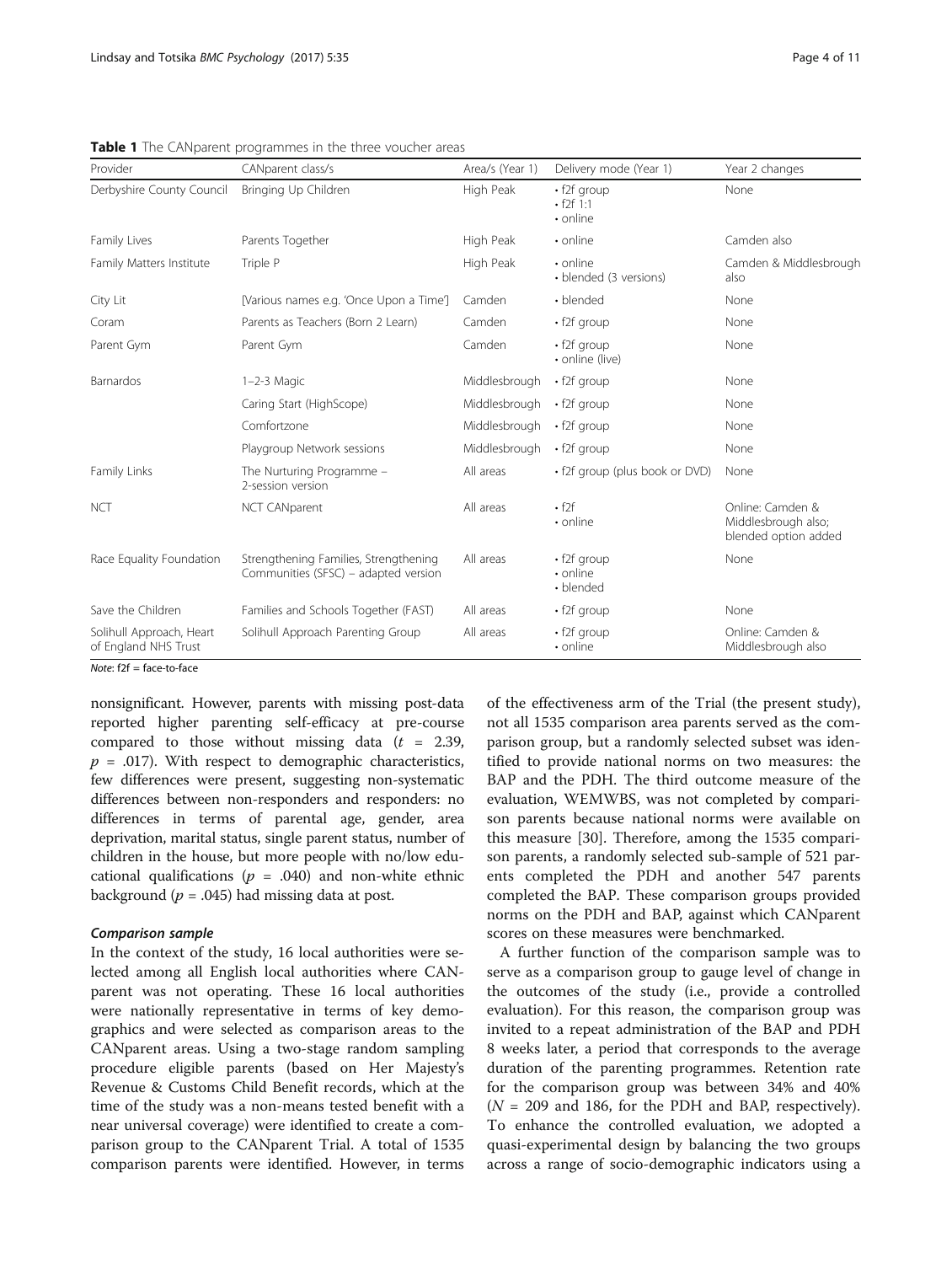propensity score method. Propensity scores are useful for strengthening quasi-experimental designs by balancing the distribution of any pre-intervention differences in the absence of randomisation [\[32](#page-10-0)].

## Outcome measures

Three outcome measures were selected to assess important factors that the parenting programmes addressed. Two were selected also because of their successful use in our earlier study of targeted parenting programmes [[21](#page-10-0)–[24\]](#page-10-0). A third measure, of parenting stress, was selected as appropriate for parents of children 0–6 years. In addition, a fourth measure examined parents' views of the parenting programme they had attended.

Being a parent The Being a Parent scale (BAP) was developed by Johnston and Mash (1989) [[31](#page-10-0)] and comprises 17 items, which are worded positively or negatively, rated on 6-point scales. Johnston & Mash proposed a two factor solution translating into two subscales but Gilmore and Cuskelly (2008) [[33](#page-10-0)] have produced evidence for a three factor solution: Parenting satisfaction (7 items) is an affective dimension reflecting parental motivation, anxiety and frustration with being a parent, for example: 'A difficult problem in being a parent is in not knowing whether you're doing a good job or a bad one'. Parenting efficacy (7 items) is an instrumental dimension reflecting the parent's sense of perceived competence, capability and problem-solving as a parent, for example: 'Being a parent is manageable and any problems are easily solved'. The third subscale, Parenting interest (3 items) assesses interest in being a parent, for example, 'Being a good mother/father is reward in itself'. The three scale scores can be aggregated to produce a Total score. Internal consistency in the present study was good, with Cronbach's alpha coefficients of .80 for Parenting satisfaction, .79 for Parenting efficacy, and .82 for Total score. Comparison group alphas were .82, .74, and .79 for satisfaction, efficacy, and Total score respectively. The internal consistency for Parenting interest was lower at alpha .53 for the CANparent group and .59 for comparison group. Though we included it in the analysis, interpretation of findings of parenting interest should be cautious.

The Parenting Daily Hassles (PDH) [[29](#page-10-0)] is a measure of minor stresses generally experienced by parents in routine interactions with their children and in routine tasks involving children. The PDH comprises 20 items, each of which is rated on a 0–5 scale along two dimensions: frequency of occurrence and intensity (degree of 'hassle') as perceived by the parent. Example items include 'the kids resist or struggle over bedtime with you', 'the kids won't listen - won't do what they are asked without being nagged'. Internal consistency was very good: Cronbach's alpha .88 and .92 for intensity in the CANparent and comparison groups respectively; alpha .88 and .87 for frequency in the CANparent and comparison groups respectively.

Parent mental well-being The Warwick-Edinburgh Mental Well-being Scale (WEMWBS) [\[30\]](#page-10-0) comprises 14 items rated on a 5-point scale. High scores represent greater mental well-being. It measures positive mental health, including subjective experience of happiness and life satisfaction, and perspectives on psychological functioning and personal relationships. Examples include, 'I've been feeling good about myself,' I've been feeling useful,' and 'I've been dealing with problems well'. It has moderate to high levels of construct validity with nine other comparable scales: median .73, range .42–.77 [[30](#page-10-0)]. It was used successfully in our earlier studies of parenting programmes [[21](#page-10-0)–[24\]](#page-10-0). Internal consistency in the present study was high, alpha .91. The national mean is 51 (inter-quartile range 45–56) [\[30\]](#page-10-0).

A range of perspectives on the programmes taken by the parents was assessed using the How was your class? questionnaire, developed for the present study. The scale comprises eight items rated on a 5-point Likert scale where higher scores represented more positive views. Examples include, 'I feel more confident as a parent/ carer,' 'I have learned new parenting skills' and 'Overall I was satisfied with my CANparent class.' [[27](#page-10-0)].

# Procedure

Parents accessed a voucher from an available source and presented this to the programme provider of their choice. Numbers of providers varied between the areas (Table [1\)](#page-3-0). Each voucher had a nominal value of £100 and could be used to access any of the programmes available in their area. Ten providers submitted data on 675 parents who participated in this study.

Upon enrolment with the programme provider, parents provided demographic information. Outcome data at the first session of the course were collected (precourse) and matched with demographic registration data  $(N = 415)$ . Post-course outcome data were collected again at the end of the parenting programme during the final session, along with course satisfaction data. Most parents (93%) attended a face to face group, and only 7% attended a blended learning group (online and face to face). Parenting programmes could last between 1 and 10 weeks/sessions, but most of them (56%) lasted 6 to 10 weeks/sessions.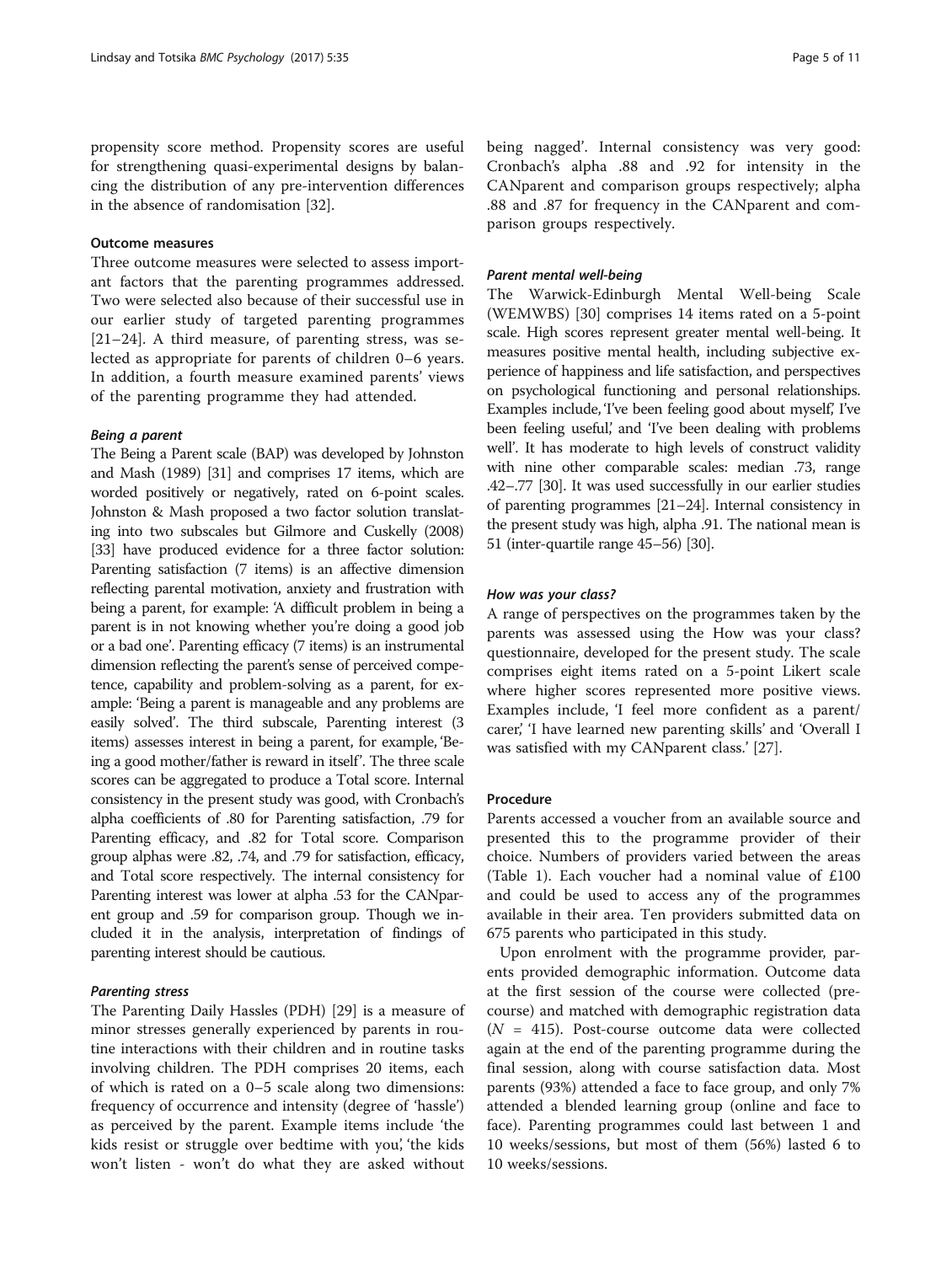### <span id="page-5-0"></span>Analysis

To explore the psychological profile of parents who elected to sign up to a universal intervention, we compared CANparent participants' scores before the parenting programmes with national norms. Comparisons are reported as standardised mean differences (d; Table 2) estimated using the mean group difference (prior to the start of CANparent groups) standardised by the pooled standard deviation.

To address our main research question of CANparent effectiveness, we compared CANparent participants to comparison group parents. A quasi-experimental design was adopted following estimation of a propensity score to balance the two groups on parental age, parent gender, ethnicity, educational qualifications, single parent status, total number of children in the household, Index of Multiple Deprivation, and the Income Deprivation Affecting Children Index [[28](#page-10-0)]. A weight was then created using the reciprocal of the propensity score. This was effective in balancing the two groups in terms of the distribution of most covariates; balance was not achieved for parental age (the comparison groups for BAP and PDH were significantly younger) and single parent status (the comparison group for PDH included 2% additional single parent families). A propensity score weighted multiple regression model was fitted to examine whether group differences were significant for each outcome, controlling for the equivalent baseline measure. A standardised mean difference (d) was estimated using the regression coefficient for group [[34\]](#page-10-0). Models were fitted in MPlus 7.4 [[35](#page-10-0)], which allows for a maximum likelihood estimator with robust standard errors to make full use of available data. Maximum likelihood estimation as an approach to dealing with missing data is a good alternative to multiple imputation, and in fact better than maximum imputation when levels of missingness are high [[36](#page-10-0)].

Finally, to explore potential mediators of change within the CANparent group, we plotted change over time (standardised mean difference of the CANparent baseline (pre) to post scores only) against programme characteristics.

### Results

# Parenting and mental well-being of parents who opted to take up a universal offer

CANparent was a universal intervention that was offered to any parent who had a child in the 0–6 age range in the Trial areas. As such, parents could choose whether to take it up or not. To understand the psychological profile of parents who opted to take up the intervention, we compared their parenting profile, parental stress and mental wellbeing (before parenting programme) to national norms. In the case of BAP and PDH, the norms were derived from the randomly selected comparison group of 547 and 521 parents, respectively. WEMWBS norms are available from a standardisation sample of 1749 UK adults [[30\]](#page-10-0).

Table 2 includes the effect sizes  $(d)$  and 95% confidence intervals (CIs) that compared the pre-intervention psychological profile of CANparent participants to national norms. Parenting stress, as measured by the PDH, was substantially greater among the CANparent group than norms on both frequency  $(d = 0.90, 95\% \text{ CI: } 0.78,$ 1.03) and intensity ( $d = 1.53$ , 95% CI: 1.39, 1.66) of daily hassles. CANparent participants had a lower level of satisfaction as a parent compared to available norms with a medium effect size (d = −0.56, 95% CI: −.68, −.44). Their sense of efficacy as a parent was also lower ( $d = -0.42$ , 95% CI: −.53, −.30), as was their interest in parenting  $(d = -0.30, 95\%$  CI: -0.41, -0.18) and the BAP total score (d = −0.62, 95% CI: −.74, −.50). CANparent participants had lower initial levels of mental well-being (WEMWBS  $d = -0.26$ , 95% CI: −.35, −.17) compared to UK norms.

These results suggest that parents who opted to take up the universally-offered parenting programmes were experiencing substantially higher levels of parenting stress, had less confidence in their ability to parent, had less satisfaction with being a parent, and a slightly lower level of mental well-being and interest in being a parent.

|                          | CANparent group |     | National norms <sup>a</sup> |      | $ESb$ (95% Cls)          |
|--------------------------|-----------------|-----|-----------------------------|------|--------------------------|
|                          | Mean (SD)       | N   | Mean (SD)                   | N    |                          |
| PDH Frequency            | 60.53 (10.96)   | 576 | 50.58 (11.11)               | 518  | $0.90$ $(.78, 1.03)$     |
| PDH Intensity            | 53.90 (12.56)   | 501 | 34.9 (12.26)                | 515  | 1.53 (1.39, 1.66)        |
| <b>BAP Satisfaction</b>  | 25.15 (6.75)    | 650 | 28.9 (6.62)                 | 546  | $-0.56$ ( $-.68, -.44$ ) |
| <b>BAP Self-efficacy</b> | 29.88 (5.74)    | 648 | 32.1 (4.70)                 | 547  | $-0.42$ ( $-.53, -.30$ ) |
| <b>BAP</b> Interest      | 14.97 (2.58)    | 648 | 15.7(2.30)                  | 547  | $-0.30$ $(-.41, -18)$    |
| <b>BAP Total</b>         | 70.08 (11.07)   | 645 | 76.6 (9.80)                 | 547  | $-0.62$ ( $-.74, -.50$ ) |
| WEMWBS                   | 48.39 (8.95)    | 656 | 50.7 (8.79)                 | 1749 | $-0.26$ $(-.35, -17)$    |

Table 2 Comparison of parenting, stress and mental well-being levels before the start of the CANparent programmes

a<br>With the exception of WEMWBS, comparison data came from the comparison group: a randomly selected population sample. WEMWBS comparison data are from the scale's standardisation sample [[30](#page-10-0)]

 ${}^{b}ES$  = effect size; PDH = Parenting Daily Hassles; BAP = Being a Parent; WEMWBS = Warwick Edinburgh Mental Well-being Scale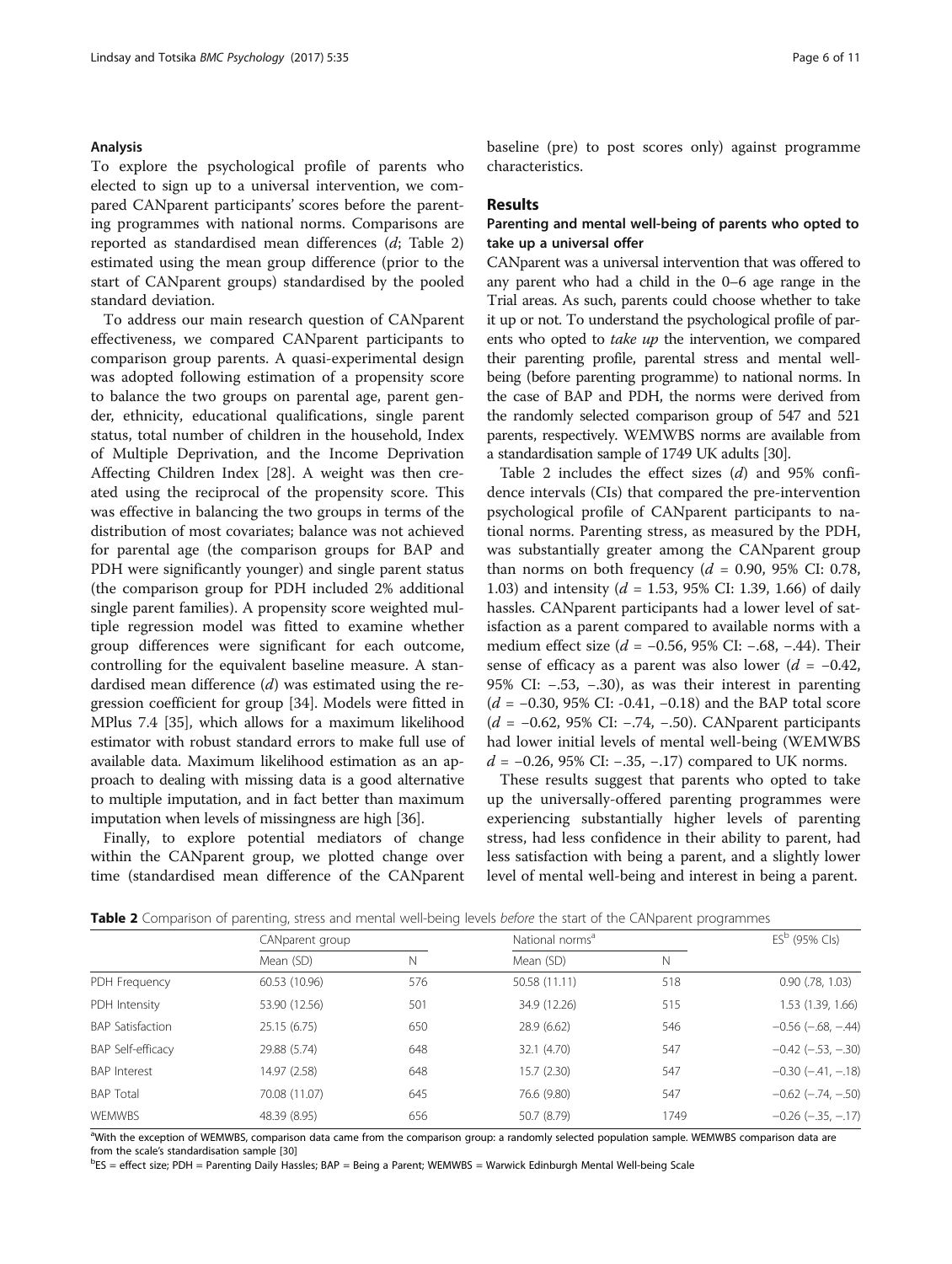# Effectiveness of CANparent

We compared parental stress and parenting between CANparent and comparison parents, after propensity weighting. Table 3 presents the weighted means at each time point. Table [4](#page-7-0) presents the results of the multiple regression models fitted to examine the effect of group (CANparent vs comparison) on the propensity weighted data, whilst also accounting for the effect of baseline scores at pre-course. A standardised mean difference was also estimated using the standardised group coefficient from the weighted regression model [[34](#page-10-0)].

The change in the weighted scores of parenting stress (PDH frequency and PDH intensity) was not significantly associated with group (standardised betas: .034 and .083, for frequency and intensity respectively), and this was also demonstrated by the very small and non-significant effect sizes: PDH frequency  $d = 0.07$  (95% CI: -0.12, to 0.26); PDH intensity  $d = 0.17$  (95% CI: -0.03, 0.36).

The effectiveness of CANparent was demonstrated through significant gains in parental efficacy, parenting interest and total parenting scores. In particular, the weighted effect size for parenting efficacy demonstrated a large effect in favour of CANparent,  $d = 0.89$  (95% CI: 0.68, 1.09); small to moderate gains in terms of parenting interest,  $d = 0.45$  (95% CI: 0.26, 0.65), and moderate gains for total parenting scores,  $d = 0.61$  (95% CI: 0.41, 0.81). Parenting satisfaction was the only BAP measure not associated with a significant gain for CANparent,  $d = -0.01$  (95% CI: -0.20, 0.19).

The WEMWBS was not administered to the comparison group as national norms were available [[30\]](#page-10-0). We compared CANparent WEMWBS scores at post-course (Mean  $= 51.0$ , SD: 8.28) with the national norms (Table [2](#page-5-0), last row) and this resulted in a near-zero standardised mean difference (effect size  $d = 0.03, 95\%$  CI: -0.08, 0.14). Taken together with the pre-course WEMWBS effect size reported in Table [2](#page-5-0), it can be concluded that on average mental well-being of CANparent participants improved from being about one third of a standard deviation below the national norm before they attended the programme to about the national norm after their courses.

# Exploring potential mediators of change

Type of programme (face to face or blended course) was not associated with any notable differences. Programme length was categorised as short duration (1–2 sessions,  $n = 86$  parents), medium duration (3–5 sessions,  $n = 121$ ) and long duration (6–10 sessions,  $n = 258$ ). Short programmes were associated with very little change, on any outcome, other than parenting interest where interest decreased after the programme  $(d = -0.37; 95\% \text{ CI: } -0.62,$ −0.15; see Fig. [1](#page-7-0)). Effect sizes for medium duration and long programmes were similar in magnitude. In terms of parental stress, changes were very small regardless of programme length. Some differences were seen in parenting efficacy and Total BAP scores and mental well-being, where medium and longer programmes were associated with small but significant improvements (between a third and half of a standard deviation; see Fig. [1](#page-7-0)) whereas short programmes were associated with no change (BAP efficacy:  $d = 0.08, 95\%$  CI: -0.12, 0.30 and BAP total:  $d = 0.11$ , 95% CI: -0.08, 0.31).

# Parents' satisfaction with the programme

Parents gave consistently positive ratings of their programme across the eight items of the How was your class? scale. The percentage of parents giving negative ratings ranged from just 4% - 5% per item. In comparison, 93% were satisfied or very satisfied with their programme and would recommend a CANparent programme to other

|                          |            | $\cdot$ $\cdot$ |                                   |                         |
|--------------------------|------------|-----------------|-----------------------------------|-------------------------|
| Parenting measure        | Group      | Ν               | Baseline (pre) weighted mean (SD) | Post weighted mean (SD) |
| PDH Frequency            | CANparent  | 209             | 61.86 (9.86)                      | 60.46 (10.72)           |
|                          | Comparison | 211             | 44.71 (9.24)                      | 47.29 (11.34)           |
| PDH Intensity            | CANparent  | 191             | 55.37 (11.08)                     | 53.65 (10.53)           |
|                          | Comparison | 213             | 40.41 (9.44)                      | 42.42 (12.92)           |
| <b>BAP Satisfaction</b>  | CANparent  | 237             | 24.93 (6.65)                      | 27.13 (5.84)            |
|                          | Comparison | 185             | 28.21 (6.64)                      | 28.85 (5.99)            |
| <b>BAP Self-efficacy</b> | CANparent  | 235             | 29.93 (5.73)                      | 32.12 (4.74)            |
|                          | Comparison | 185             | 31.66 (4.92)                      | 28.20 (3.03)            |
| <b>BAP</b> Interest      | CANparent  | 235             | 14.99 (2.57)                      | 15.48 (2.36)            |
|                          | Comparison | 185             | 11.52 (1.78)                      | 11.89 (1.24)            |
| <b>BAP</b> Total score   | CANparent  | 234             | 69.84 (10.89)                     | 74.67 (9.62)            |
|                          | Comparison | 186             | 69.96 (9.68)                      | 67.31 (8.15)            |

Table 3 Means and standard deviations in the two groups following propensity score weighting (maximum likelihood estimation)

Note: ES = effect size; PDH = Parenting Daily Hassles; BAP = Being a Parent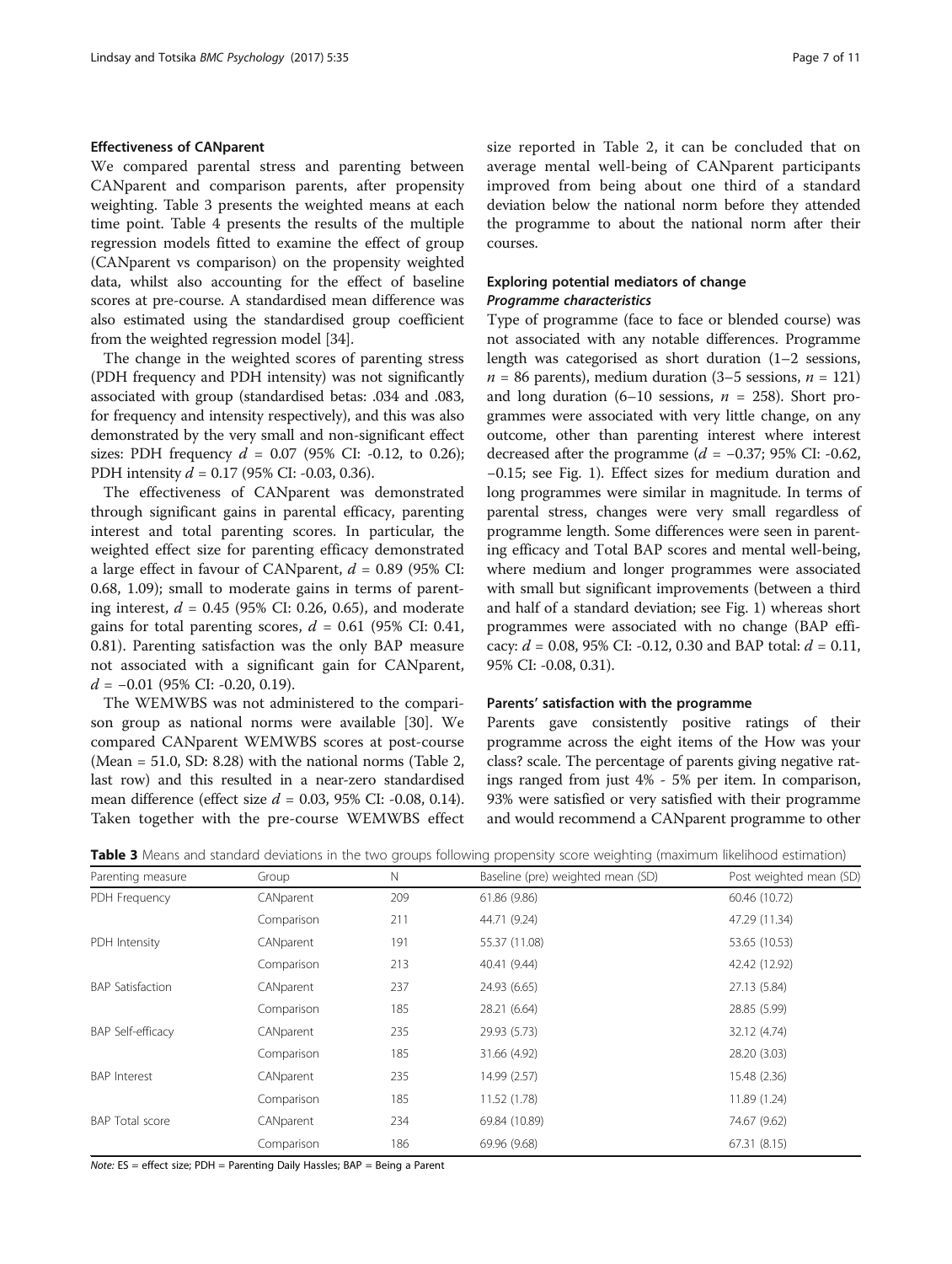| Parenting measure        | $R^2$ ( <i>p</i> value) | Group beta (SE) | Effect size (95% Cls) |  |
|--------------------------|-------------------------|-----------------|-----------------------|--|
| PDH Frequency            | $53.3\%$ (<.001)        | .034(.041)      | $.07$ (-.12, .26)     |  |
| PDH Intensity            | $43.0\%$ (<.001)        | .083(.050)      | $.17(-.03, .36)$      |  |
| <b>BAP Satisfaction</b>  | $43.3\%$ (<.001)        | $-.003(.037)$   | $-.01 (-.20, .19)$    |  |
| <b>BAP Self-efficacy</b> | $42.7\%$ (<.001)        | .402 (.037)     | .89 (.68, 1.09)       |  |
| <b>BAP</b> Interest      | $55.1\%$ (<.001)        | .218(.045)      | $.45$ $(.26, .65)$    |  |
| <b>BAP</b> Total score   | 49.0% (<.001)           | .289 (.034)     | $.61$ $(.41, .81)$    |  |

<span id="page-7-0"></span>Table 4 Propensity weighted multiple regression model results controlling for baseline scores (maximum likelihood estimation with robust standard errors)

Note: PDH = Parenting Daily Hassles; BAP = Being a Parent

parents; 89% said that the programme had met their expectations; 90% had learned new parenting skills; and 88% would like to attend further classes in the future. Most parents felt more confident as a parent (84%), thought their relationship with their child had improved (74%), and that they were a better parent (76%).

# Discussion

In this paper we examined the effectiveness of the CANparent Trial, a universal offer of parenting programmes implemented in three local authorities in England.

# **Universality**

Recruitment comprised parents in three local authorities who selected to take up the offer of a parenting programme, subsidised by the UK Government. Unlike the earlier roll-out of targeted parenting programmes in England (Parenting Early Intervention Programme), where parents were referred or self-referred for the high levels of (or risk for) behaviour problems in their children, universal recruitment in CANparent was aimed at all parents with a child in the specified age range (0–6 years). This involved ensuring publicity, awareness and availability of the

offer in the areas through several means including the early years' workforce, a national pharmacy and website and then parents deciding on their own whether to sign up or not [\[27\]](#page-10-0).

The demographic profile of CANparent participants suggested a predominantly White British group where about half of the parents were young (<35 years) and well-educated (degree level and above), and about a quarter were single parents. When we compared the psychological profile of parents who undertook the CANparent universal intervention with national norms, participants in CANparent were experiencing substantially higher levels of parenting stress, replicating a study of universal parenting programmes in Sweden [\[37](#page-10-0)] and also were feeling moderately less efficacious and satisfied as parents compared to national norms. They also experienced lower mental well-being, by about a third of a standard deviation.

# Effectiveness

Accounting for any socio-demographic differences in the intervention and comparison groups through a propensity score weight methodology, findings suggested that

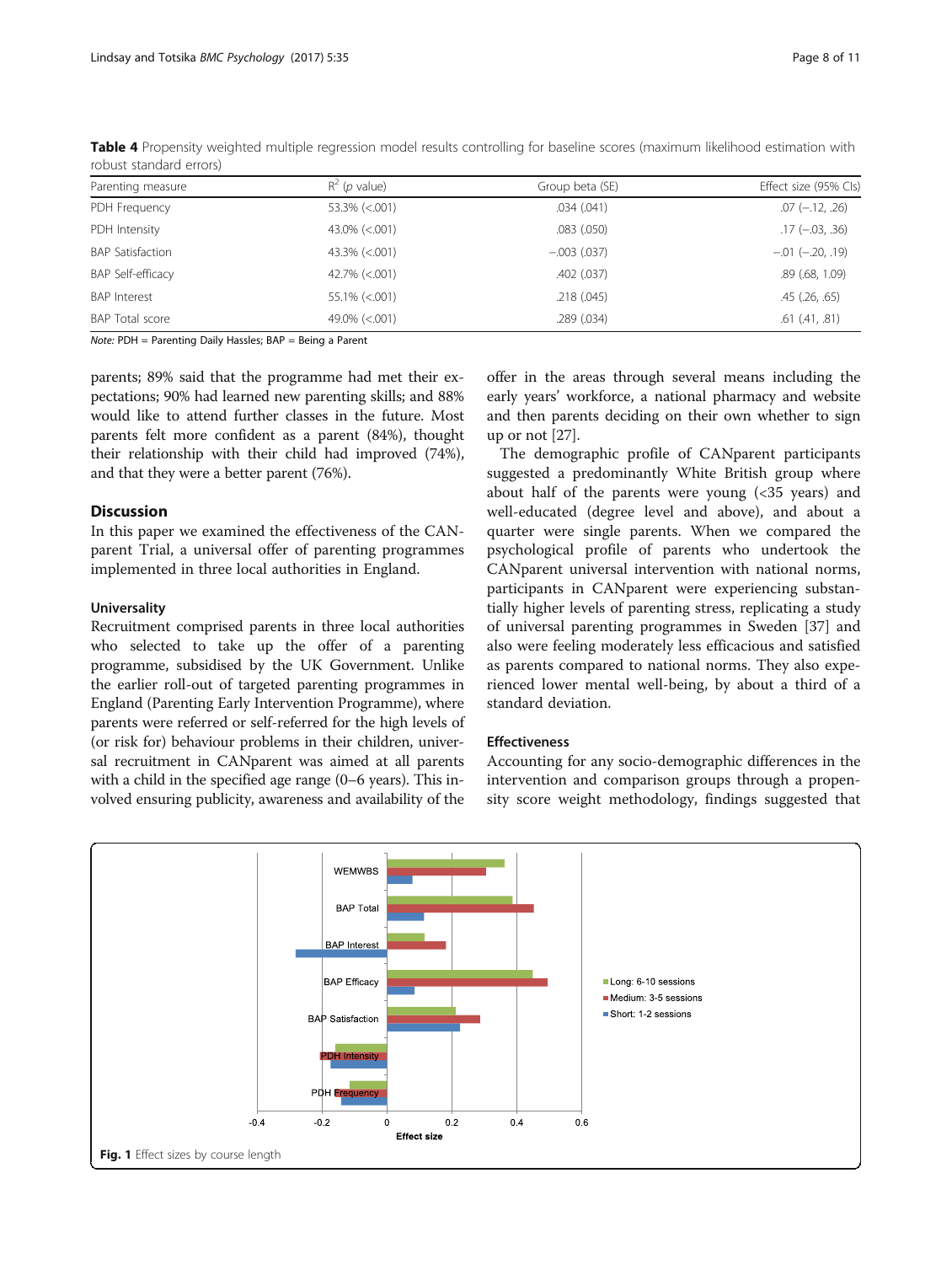following parenting programmes there was a substantial improvement in participants' perception of their efficacy as a parent with a large effect size compared with the comparison group. There was a moderate improvement in parenting interest but not in parenting satisfaction. Interestingly, there was no significant group difference in parenting stress following the intervention.

Overall, these results indicate variable gains for parents receiving universal parenting programmes with significant and substantial improvement in parenting efficacy but no change in parenting stress. Previous evidence on the effectiveness of universal parenting programmes has also been varied. Prinz et al. (2009) [[38](#page-10-0)] reported improvements in child-maltreatment population outcomes of over one standard deviation (Cohen's d range 1.09 to 1.22), effects that remained following a further analysis of their data [[39](#page-10-0)]. Eisner et al. (2012) [\[40](#page-10-0)], by contrast, report no consistent effects on a range of 16 relevant dimensions of parenting practices and child behaviour (d range 0.00 to 0.24); only two measures had effect sizes reaching 0.2, the lowest level for a 'small' effect size. Other studies have also found no effect [[41, 42](#page-10-0)]. Eisner et al. [[40](#page-10-0)] argue that the evidence for positive effects is greatest in studies of universal or prevention parenting programmes for indicated treatment in clinical settings and that small sample size is a key factor as effect sizes decrease in studies with large samples.

With regard to CANparent, the pattern of results suggests that the initiative's success was in improving parents' sense of how to be effective as a parent and to gain a sense of improved ability to cope, increasing mental well-being. However, CANparent had limited or no effect on changing parents' perspectives of their levels of stress associated with, or their satisfaction in, their role as a parent. This is supported by parents' ratings of the programme, as they were overwhelmingly positive about the experience, but they were less likely to report a better relationship with their child or that they were a better parent.

In part this is likely to depend on the 'dosage', which we were able to assess given the different lengths of programmes in CANparent. We found that short courses were associated with very limited changes on the parenting satisfaction and well-being measures, and there was even a negative effect of short courses on parents' interest in parenting. Longer courses, by contrast, were more effective in improving parents' self-efficacy as a parent and their mental well-being but there was no difference between programmes of medium length (3–5 sessions) compared with longer courses (6–10 sessions).

Targeted parenting programmes are typically longer than those in CANparent [\[43\]](#page-10-0) but are intended to improve parenting skills which are substantially less than optimal. Whereas some universal programmes also address this subgroup [[44\]](#page-10-0), CANparent was designed to address the full demographic range of parents, who generally have a higher level of positive parenting skills. Nevertheless, the finding of a plateau effect for course length is potentially important with implications for cost effectiveness. Interestingly, we found no differences for fully online and blended courses (i.e., those that offered remote and face to face contact). Comparative studies of specific parenting programmes are rare but Lindsay et al. (2011) found no relationship between targeted programmes and course length for Triple P, Incredible Years, and Strengthening Families Strengthening Communities [[22](#page-10-0)], and for these programmes plus the Strengthening Families 10–14 programme in a second study [[24](#page-10-0)]. Subject to further replication, this finding in the present study has implications for cost effectiveness considerations in future larger roll outs of universal interventions.

These findings indicate that a universal level intervention such as CANparent can have measurable benefits on parents' self-efficacy and mental well-being, though parenting stress does not appear to reduce substantially. While some programme characteristics may mediate the effectiveness, it is unclear at this stage whether gains can be maintained over a longer period or translate into actual improvements in parenting practice. Future research needs to include follow up evaluation, along with measures of parenting practices.

### Limitations

It was not practical within the Department for Education's design of CANparent to devise an RCT which was both practical and ethical. Comparative data were derived from a sample of non-participant parents in local authorities not providing CANparent programmes: A quasi-experimental design was adopted following estimation of propensity scores to balance the CANparent (participant) and comparison (non-participant) groups on socio-economic variables. Although not an RCT this was a strong, ethically acceptable design for this study. A limitation is that, as there was no randomization to the intervention and comparison groups, it was not possible to control for the level of motivation to change in the two groups. Given the relatively small numbers of parents that enrolled with some programmes, it was not possible to compare the possible differential effects of the different programmes within the study, although we were able to demonstrate that effectiveness was related to the length of the programme whereas there was no difference between the mode of delivery (face-to-face; or blended face-to-face and online). This design was a function of the deliberate aims of the UK Government's Department for Education that CANparent should be a study of a number of different universal parenting programmes that wished to take part and met the Department for Education's quality criteria, in order to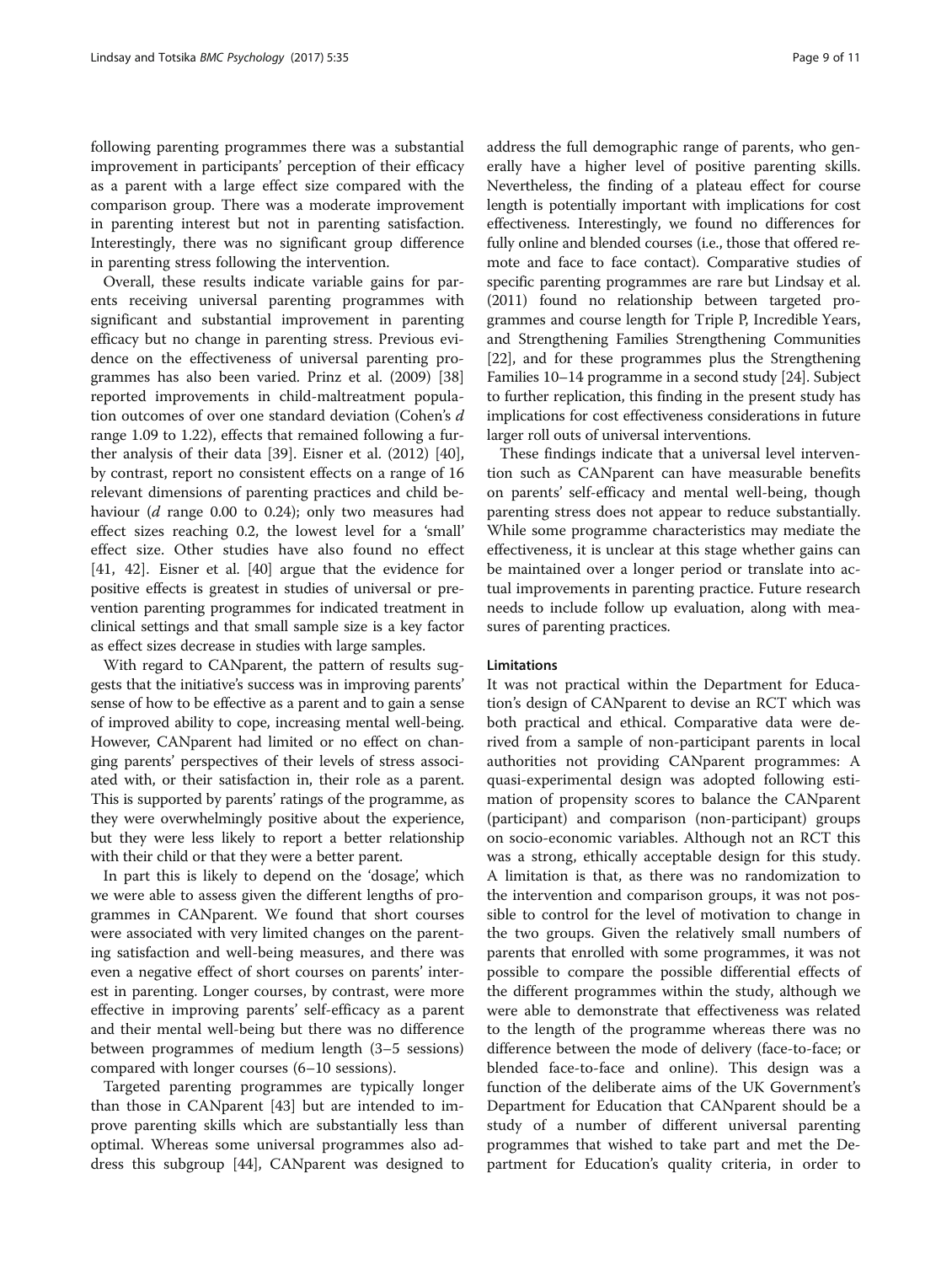<span id="page-9-0"></span>examine the development of a market of providers. A second limitation in the set-up of the CANparent Trial by the Department for Education, that registration and parent demographic information be recorded by a separate organisation, resulted in a reduction in the overall number of participants for whom available programme registration (including completion) and demographic characteristics could be matched to their evaluation data. Third, although the PDH includes items that relate directly to child behaviour, it focuses on parents and is not primarily a means to measure child behaviour. Measures of parental reported child behaviour are useful in assessing parenting programme effectiveness as, although the main target of the programme itself is parent change, the ultimate intention is also to address child behaviour.

# Conclusions

The CANparent Trial was designed as a universal intervention on the basis that all parents will benefit from support to develop their parenting skills and that, as a consequence, this public health approach would reduce the prevalence of child behavioural difficulties as they develop. A large positive effect of the CANparent Trial was found with respect to parents'sense of efficacy with being a parent, and a small effect on their parenting interest and their mental wellbeing. There was no evidence of a reduction in levels of parenting stress or their satisfaction with being a parent as a result of the programmes.

This was a unique study in the UK of a universal approach to the provision of parenting programmes. Our results indicate that universal parenting programmes may have a positive effect on parents' increase in their sense of their efficacy as a parent and on their mental well-being when delivered to the full range of parents in a community. In the absence of data on actual parenting practices and child behaviour problems, we cannot yet determine whether universal interventions have measurable benefits for overall levels of behaviour problems in the population.

### Abbreviations

BAP: Being a Parent; PDH: Parenting Daily Hassles; WEMWBS: Warwick Edinburgh Mental Well-being Scale

#### Acknowledgements

We acknowledge the assistance provided by the many parents who participated in the study and staff of the parenting programme providers who provided or organised the collection of data. We also acknowledge our colleagues on the overall research study of the CANparent Trial, Mairi Ann Cullen and Stephen Cullen; research partners TNS-BMRB (in particular Richard Brind and Emily Pickering) and Bryson Purdon Social Research (Caroline Bryson and Susan Purdon) who carried out the population surveys; and Ecorys (Russell Peacock) who managed the collection of parents' registration data. We also acknowledge the UK Government's Department for Education, which provided funding for the study. The Department gave approval for the design of the study but did not engage in or influence the analysis or interpretation of the data, the writing or decision to submit the manuscript.

### Funding

The research on which this paper is based was funded by the UK Government's Department for Education, Ref: EOR/SBU/2011/073.

#### Availability of data and materials

The datasets used and/or analysed during the current study are available from the corresponding author on reasonable request.

#### Authors' contributions

GL led the research and drafted the overall manuscript. VT undertook the data analysis, drafted the Results section and contributed to the drafting of the overall manuscript. Both authors read and approved the final manuscript.

#### Authors' information

GL is Director of the Centre for Educational Development, Appraisal and Research (CEDAR) at the University of Warwick, UK; VT is Associate Professor in CEDAR and the Centre for Education Studies.

#### Ethical approval and consent to participate

Ethical approval was given by the University of Warwick Humanities and Social Sciences Research Ethics Committee (Ref: Eth App 59/11–12). Parents were provided with information about the study including that all data would be anonymised and would be used in an anonymised form in publications, and that they were free to withdraw at any time and have their data deleted. Parents gave their written informed consent for their participation in the study and the use of their anonymised data for publication when they registered for their CANparent programme.

### Consent for publication

Parents gave their written informed consent for the use of their anonymised data for publication when they gave informed consent for participation – see above.

### Competing interests

The authors declare that they have no competing interests.

#### Publisher's Note

Springer Nature remains neutral with regard to jurisdictional claims in published maps and institutional affiliations.

#### Author details

<sup>1</sup> Centre for Educational Development, Appraisal and Research (CEDAR), University of Warwick, Coventry CV4 7AL, UK. <sup>2</sup>CEDAR and Centre for Education Studies, University of Warwick, Coventry, UK.

# Received: 10 August 2017 Accepted: 9 October 2017 Published online: 23 October 2017

#### References

- 1. Green H, McGinnity A, Meltzer H, Fort T, Goodman R. The mental health of children and young people in great Britain, 2004. Basingstoke: Palgrave MacMillan; 2005.
- 2. Piquero A, Farrington D, Fontaine N, Vincent G, Coid J, Ullrich S. Childhood risk, offending trajectories, and psychopathy at age 48 years in the Cambridge study in delinquent development. Psychol Public Policy Law. 2012;18:577–98.
- 3. Collishaw S. Annual research review: secular trends in child and adolescent mental health. J Child Psychol Psychiat. 2014;56(3):370–93. doi[:10.1111/jcpp.](http://dx.doi.org/10.1111/jcpp.12372) [12372.](http://dx.doi.org/10.1111/jcpp.12372)
- 4. Child BL, disorders a m. The magnitude of the problem across the globe. J Child Psychol Psychiat. 2008;49:226–36. doi:[10.1111/jcpp.12372](http://dx.doi.org/10.1111/jcpp.12372).
- 5. Coren E, Barlow J, Stewart-Brown S. Systematic review of the effectiveness of parenting programmes for teenage parents. J Adol. 2002;26:79–103.
- 6. Sanders MR, Kirby JN, Tellegen CL, Day JJ. The triple P positive parenting program: a systematic review and meta-analysis of a multi-level system of parenting support. Clin Psych Rev. 2014;34:337–57. doi[:10.1016/j.cpr.2014.04.003](http://dx.doi.org/10.1016/j.cpr.2014.04.003).
- 7. Biglan A, Flay BR, Embry DD, Sander IN. The critical role of nurturing environments for promoting human well-being. Am Psychol. 2012;67:257–72.
- 8. Lindsay G, Cullen S, Wellings C. Bringing families and schools together: giving children in high poverty areas the best start at school. London: Save the Children; 2011.